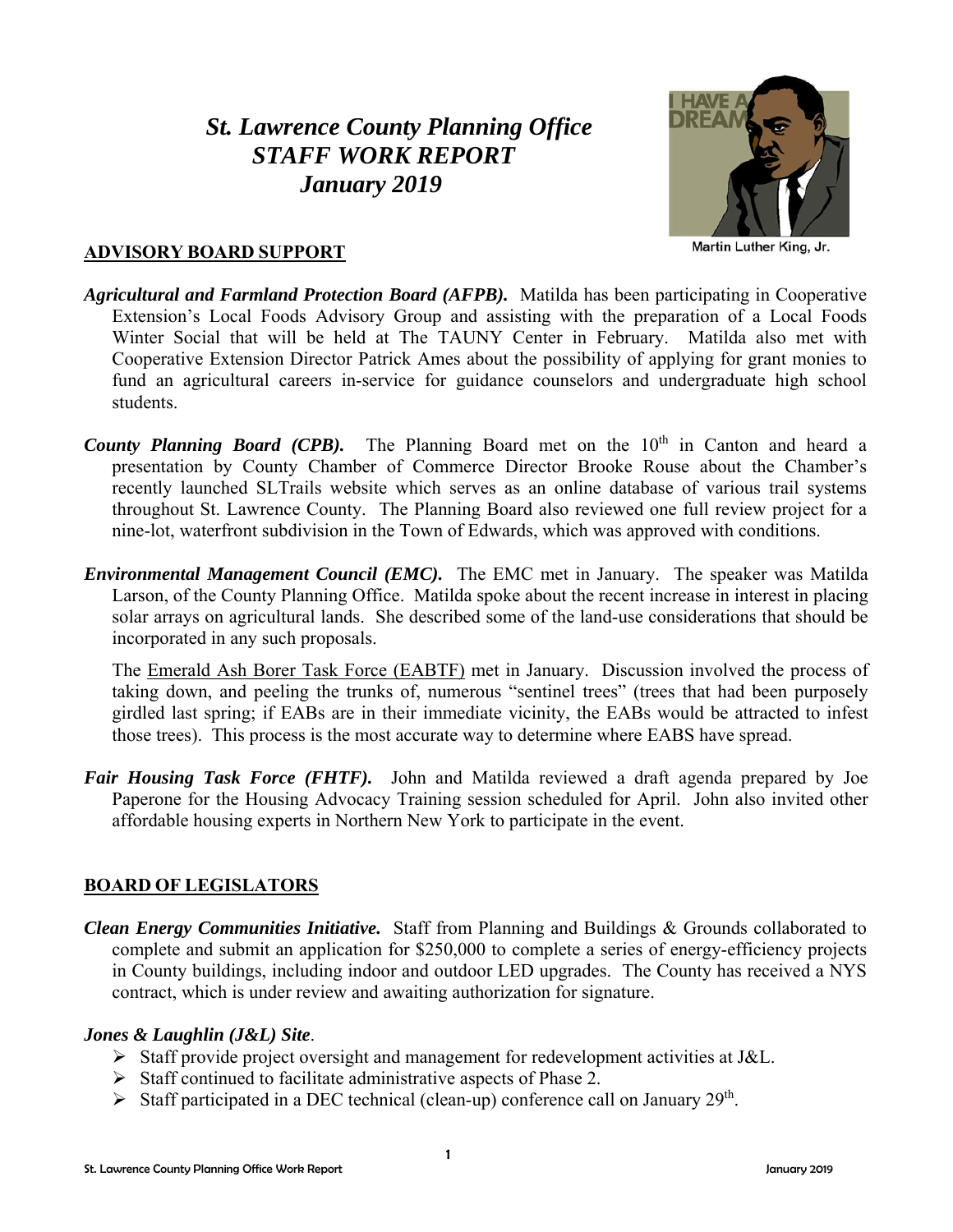- $\rightarrow$  Total funds committed for Phase 2 stands at \$1,715,000.
- $\triangleright$  Contractor has de-mobilized for the season. Structures visible from SH 3 are completely down; debris piles will be re-positioned for crushing in spring 2019. DEC presence reduced for season; wells will be gauged manually through the winter.
- *Space Study***.** Staff continue to assist the Space Committee with space allocation. More work in this arena is anticipated in the new year.

## **COMMUNITY / ECONOMIC DEVELOPMENT**

- *Abbé Picquet Trail Project Management.* County Planning Staff is helping with the financial administration for a trail project in the City of Ogdensburg. The majority of the work has been completed, however and extension was requested to allow for the completion of all paperwork and a final assessment of the tree plantings in the 2019.
- *Community Development Block Grants (CDBG).* The Planning Office administers two open grants: Direct Homeownership Assistance Program (DHAP 22) and the Countywide Housing Rehabilitation Program, Round 2 (CHRP 2) for housing rehabilitation. Both are countywide awards. In January, John wrote Annual Performance Reports for each of these grants.

At the end of the month, the Planning Office was notified that it had received one award under the NYS CDBG program: \$300,000 to fund a septic tank replacement program for low-income households. This grant is envisioned to supplement the already-awarded NYS EFC grant to repair or replace deficient septic systems in certain watersheds as defined by NYS.

Another application, to fund a  $23<sup>rd</sup>$  round of the County's Direct Homeownership Assistance Program (DHAP), was not funded by the NYS HOME Program.

*Lead Hazard Abatement Program*. A mandatory webinar series for grantees was postponed due to the Federal government shutdown. Staff await notification from HUD regarding rescheduling of these webinars. This \$1 million award from the US Department of Housing and Urban Development will provide lead-based paint stabilization or abatement assistance to up to 52 households throughout the county. The grant will help address lead-based paint hazards that are present in homes with children living with elevated lead levels. The grant award also includes funds for the County Public Health Department to raise public awareness about the dangers of lead-based paint hazards through community outreach and education.

## **GRANTS MANAGER**

- *Grants Notice Distribution.* The Grants Notice is distributed to County Department Heads, Legislators, Superintendents of Schools, local municipal officials and approximately 350 additional individuals representing organizations throughout the North Country.
- *U.S. EPA Brownfields Assessment Grant FY19.* Staff worked with Gary Bowitch, the County's environmental counsel, the County Attorney's Office, and Potsdam Planning and Development to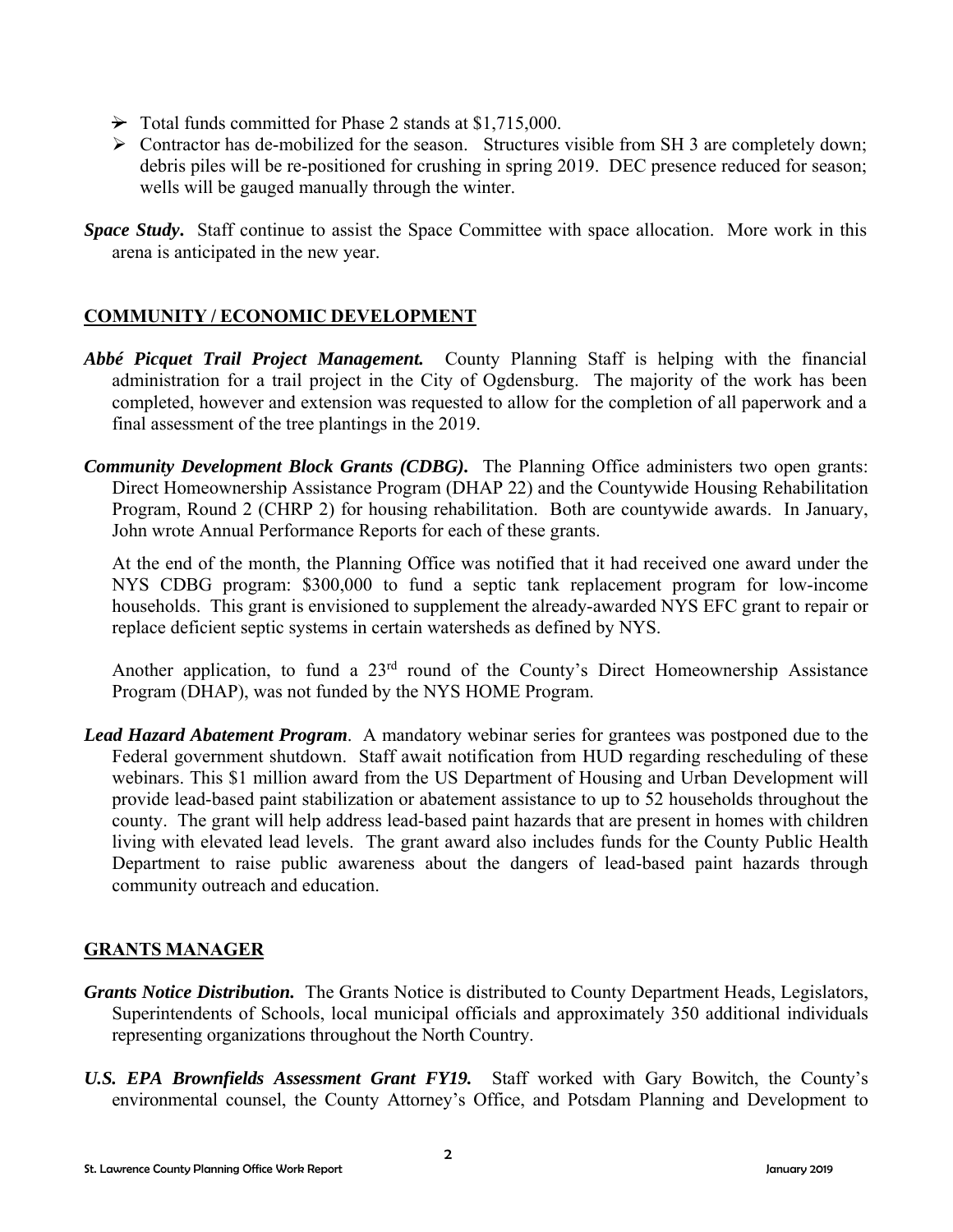complete and submit an application for \$300,000 to conduct environmental assessments on properties in and around Potsdam, including three tax delinquent parcels. Potsdam was chosen as a target area because staff believe its characteristics will enhance the application's competitiveness based upon program guidelines. EPA brownfields grants are highly competitive and recent changes in the program are anticipated to yield fewer awards than past years.

## **GEOGRAPHIC INFORMATION SYSTEM**

- *County Mapping Upgrades.* County staff continue to discuss a re-tooling of GIS software for the County. A group travelled to Jefferson and Lewis County's in January to view alternative GIS platforms.
- *State Ortho Imagery Capture.* Staff received notice that the State would be updating the ortho, or top down, imagery for the County in 2019. Depending on funding, there may be an opportunity to upgrade the imagery to a higher resolution for the higher population areas in the County.
- *State Septic Repair and Replacement Program.* Work will continue on this initiative in the spring.

## **PLANNING MATTERS**

- *North Country Energy Taskforce.* Staff continue to work with the Taskforce on how to fund a Green and Healthy Homes Initiative.
- *Potsdam Local Government Conference.* Staff, along with CPB member Dawn Mullaney, sit on the planning committee for the annual Local Government Conference. The Committee met on January  $17<sup>th</sup>$  to start planning for the October conference.
- *Shoreline Resilience Study.* Keith, Matilda and John met with the project consultants by phone throughout the month of January to prepare for the project's first stakeholder meeting that will be held in February at the Dobisky Center in Ogdensburg.
- **Town of Fowler.** Keith completed the draft of a Development Guide for the Town that would look to properly codify several preferred options, would be defensible if legally challenged, and would support the efforts of the Town to ensure safe, sound and compatible land use development in various geographic areas of the Town. The "first draft" document is now pending with the Town Attorney.
- **Town of Morristown Comprehensive Plan.** Staff grouped SWOT results from the November outreach and presented the information to the Town's Comprehensive Planning Committee. The Office also assigned topic areas for each staff member to begin drafting for the Plan.
- *Village of Gouverneur.* The Planning Office has a signed memorandum of understanding with the Village to do a comprehensive revision of Gouverneur's zoning regulations. Staff extended this MOU through April of 2019 to allow the Town to bring a new Board member up to speed on the revisions.